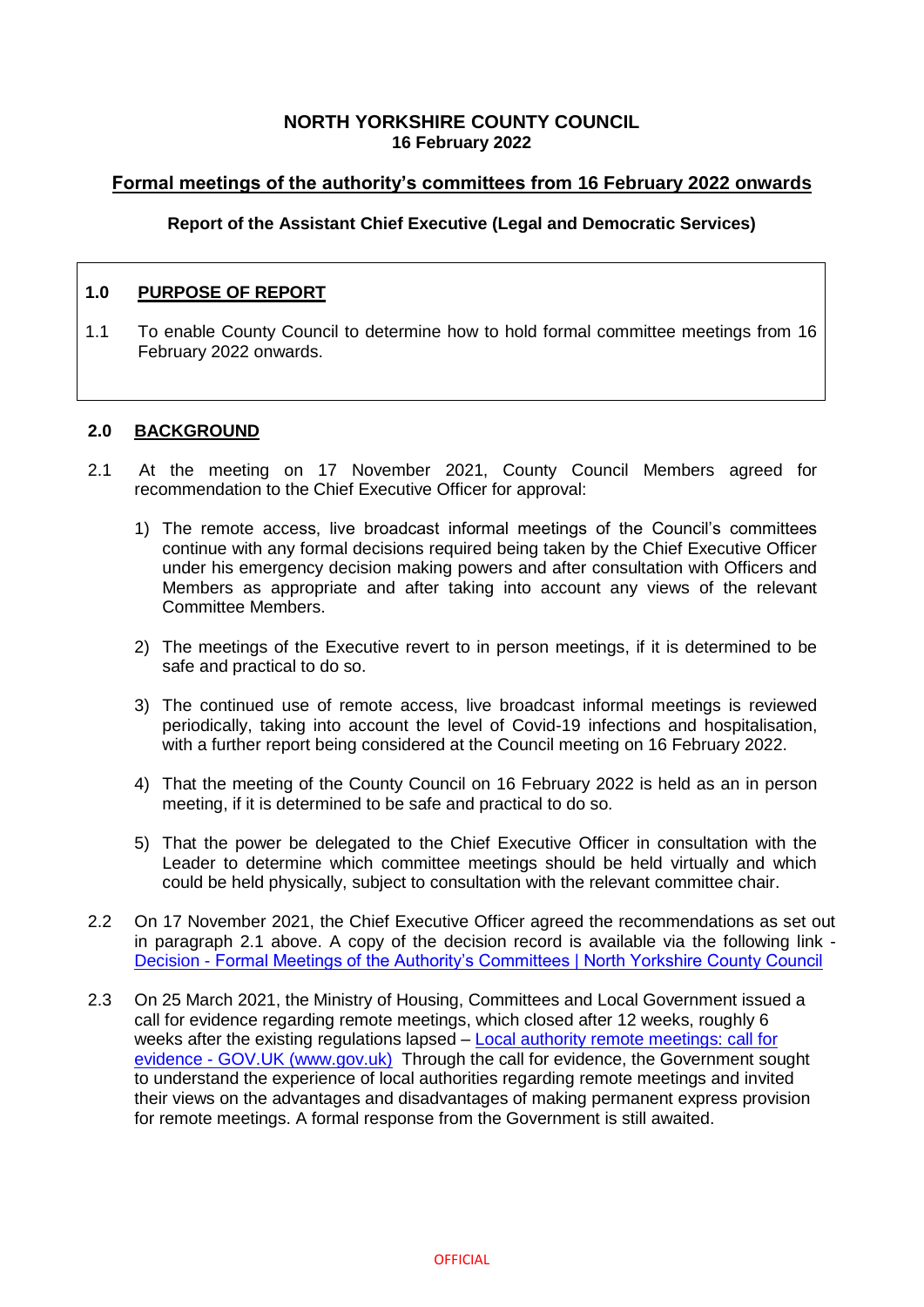## **3.0 COMMITTEE MEETINGS HELD BETWEEN 19 MAY 2020 AND 14 JANUARY 2022**

- 3.1 A total of 197 remote access, live broadcast meetings of the Council's committees were held from 19 May 2020 to 14 January 2022. The benefits associated with holding remote access, live broadcast meetings have previously been discussed but some headline figures are as below, comparing the years 2019/20 (meetings in person at County Hall, Northallerton) and 2020/21 (remote access meetings):
	- An overall reduction in mileage claimed by councillors of 131,338 miles per annum
	- An overall saving in travel claims of £55,221 per annum
	- An estimated saving in terms of time not spent travelling to and from meetings of 5,013 hours or 668 working days per annum
	- An overall saving in carbon dioxide emissions associated with reduced travel estimated to be 36.774 tonnes per annum.
- 3.2 Between 19 May 2020 and 14 January 2022, there were a total of 12,736 views of the 197 meetings on the Council YouTube site. This equates to an average of 65 views per meeting. The lowest number of views for a meeting was 6 (Thirsk and Malton Area Constituency Committee) and the highest number of views for a meeting was 1,647 (Police Fire and Crime Panel).
- 3.3 Four committee meetings have been held in person, since the March 2020 lockdown. These were: meetings of the Planning and Regulatory Functions Committee on 27 July 2021 and 28 September 2021; a meeting of the Police Fire and Crime Panel on 14 October 2021; and a meeting of the Executive on 30 November 2021.
- 3.4 These meetings were held in a Covid-safe manner with social distancing, hand cleansing and the wearing of face masks. Three were held in the Council Chamber at County Hall, Northallerton and one was held off site.

### **4.0 CONSIDERING HOW COMMITTEE MEETINGS ARE HELD IN THE LONGER TERM**

- 4.1 The following paragraphs provide details of a number of issues that Councillors may wish to take into account when considering how committee meetings are held through to the 18 May 2022 meeting of the County Council.
- 4.2 North Yorkshire County Council is one of a number of local authorities continuing to hold committee and Council meetings remotely on an informal basis with the CEO using their emergency powers to make a decision in consultation with the relevant committee Members. The County Council has been doing so since 5 May 2021. Recently and in response to the spread of the Omicron variant, some councils have reverted back to remote meetings, including the City of York Council.
- 4.3 The County Council has a leadership role to play. As such, there is a question as to whether, as part of a return to more normal, pre- pandemic ways of living and working, the Council should be leading by example and hold committee meetings in person once again.
- 4.4 There is a heightened risk for those people who have pre-existing long term health conditions, who are over 60 years of age and who have not been fully vaccinated.
- 4.5 On 19 January 2022, the Government announced the intention to move from 'Plan B' to 'Plan A'. What this means is that:
	- people will no longer be advised to work from home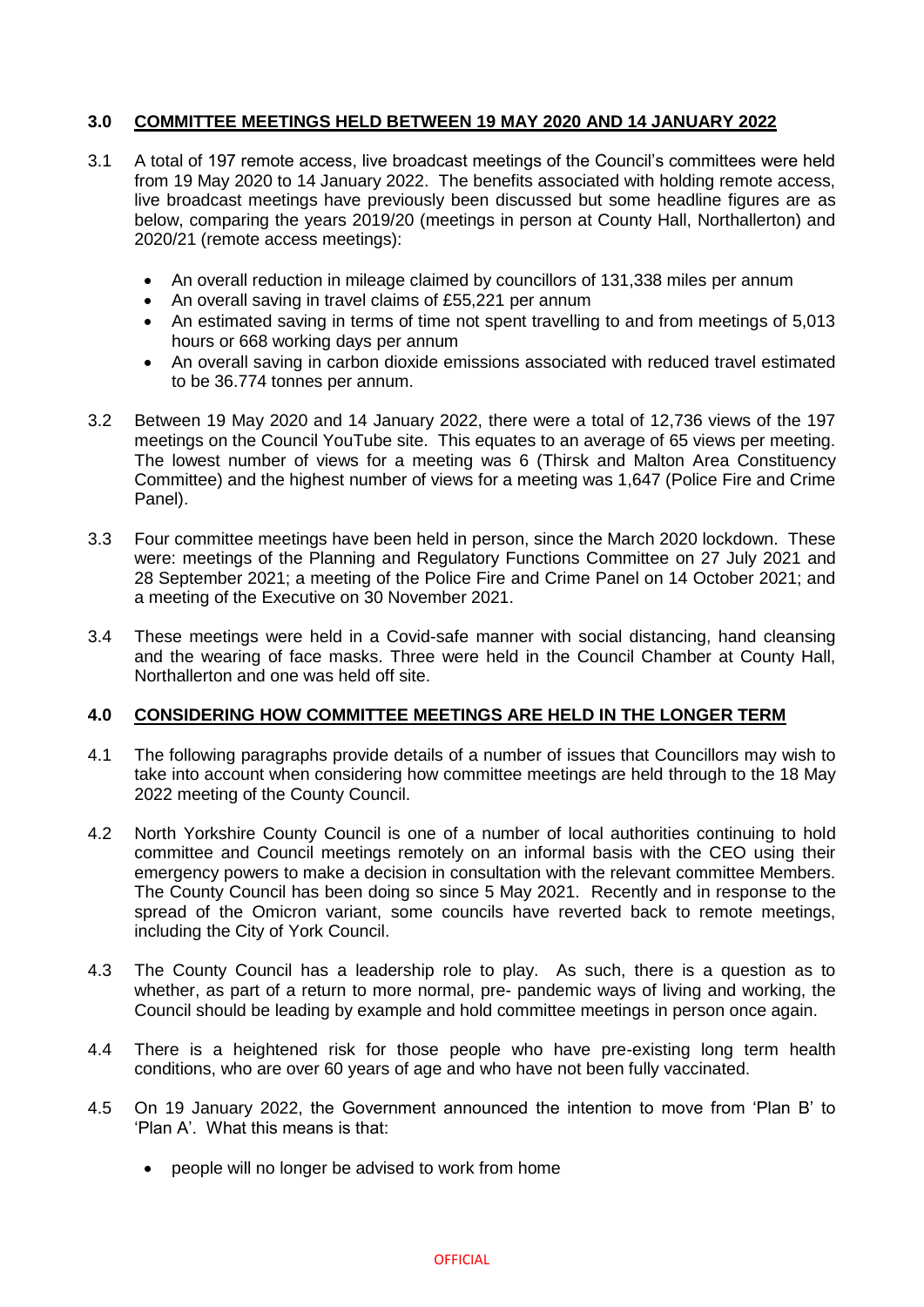- face coverings will no longer be mandatory in indoor venues (except communal areas in schools)
- people are strongly encouraged to take up the offer of vaccination and boosters.
- 4.6 The position of the Government remains one of encouraging people to stay safe, limit the spread of the virus and return to more normal, pre-pandemic, ways of living and working. This is embodied in previous statements by the Prime Minister that we should now "learn to live with the virus". It is also of note that schools, the hospitality sector, shops and gyms all remain open.
- 4.7 There are still high rates of infection in Yorkshire and Humber (the 7 day rate for North Yorkshire per 100,000 was 988 on 27 January 2022, compared to 972 for England as a whole), the booster vaccination programme has not yet been completed and we have a duty of care to councillors, employees and the public when holding meetings. In the words of the Government "individuals, employers and local leaders are urged to act cautiously and consider the risk of COVID-19 when moving back to Plan A".

Source: [Coronavirus \(COVID-19\): guidance and support -](https://www.gov.uk/coronavirus) GOV.UK (www.gov.uk)

- 4.8 As previously indicated in paragraph 3.3, four committee meetings have been held in person, since the March 2020 lockdown. The meetings were live broadcast and members of the public were able to remotely access the meeting using MS Teams. The audio visual support was provided by an external contractor, due to the timescales involved. In the longer term, the audio visual elements will be managed in-house by Technology and Change. The meetings were held in a Covid-safe manner with social distancing and hand cleansing in place and face masks worn. Those people attending were encouraged not to attend early and to leave promptly once the meeting had concluded.
- 4.9 The existing legislation in England (Local Government Act 1972) requires that committee Members be physically present at a committee meeting to be counted as part of the quorum and to be able to fully participate and vote. Advisers who are not members of the committee can take part virtually should they so wish and members of the public are entitled to physically attend the meeting (but there is no legal requirement for them to attend in person, even if they hold a particular role in relation to a meeting, for example an applicant on a matter).
- 4.10 It remains unclear whether local authorities in England will be given the power to determine for themselves how they hold their meetings. Primary legislation would be required to do this and indications are that the necessary Parliamentary time is not currently available.
- 4.11 Between October and November 2021, the Local Government Association conducted a survey of councils in England to understand the impact of the return to in-person meetings for councils after the expiry of Government Regulations in May 2021. In summary, the findings were that: councillor attendance was lower; public attendance and engagement was lower; and costs had increased. The full report can be found via the following link – [Impact of in-person council meetings survey October -](https://www.local.gov.uk/sites/default/files/documents/Impact%20of%20in-person%20council%20meetings%20survey%20October%20-%20November%202021%20WEB.pdf) November 2021 WEB.pdf [\(local.gov.uk\)](https://www.local.gov.uk/sites/default/files/documents/Impact%20of%20in-person%20council%20meetings%20survey%20October%20-%20November%202021%20WEB.pdf)
- 4.12 In previous discussions, a distinction has been made between those committees that make legally binding decisions and those that make recommendations. As part of a phased return to meetings in person, which still enables some of the benefits associated with remote access meetings to be accrued, then committees that make recommendations only could continue to be held remotely. This could include: all six Area Constituency Committees; the five thematic Overview and Scrutiny Committees; the Health and Wellbeing Board; the Outbreak Management Board; and possibly the Standing Advisory Committee on Religious Education; and the Local Access Forum.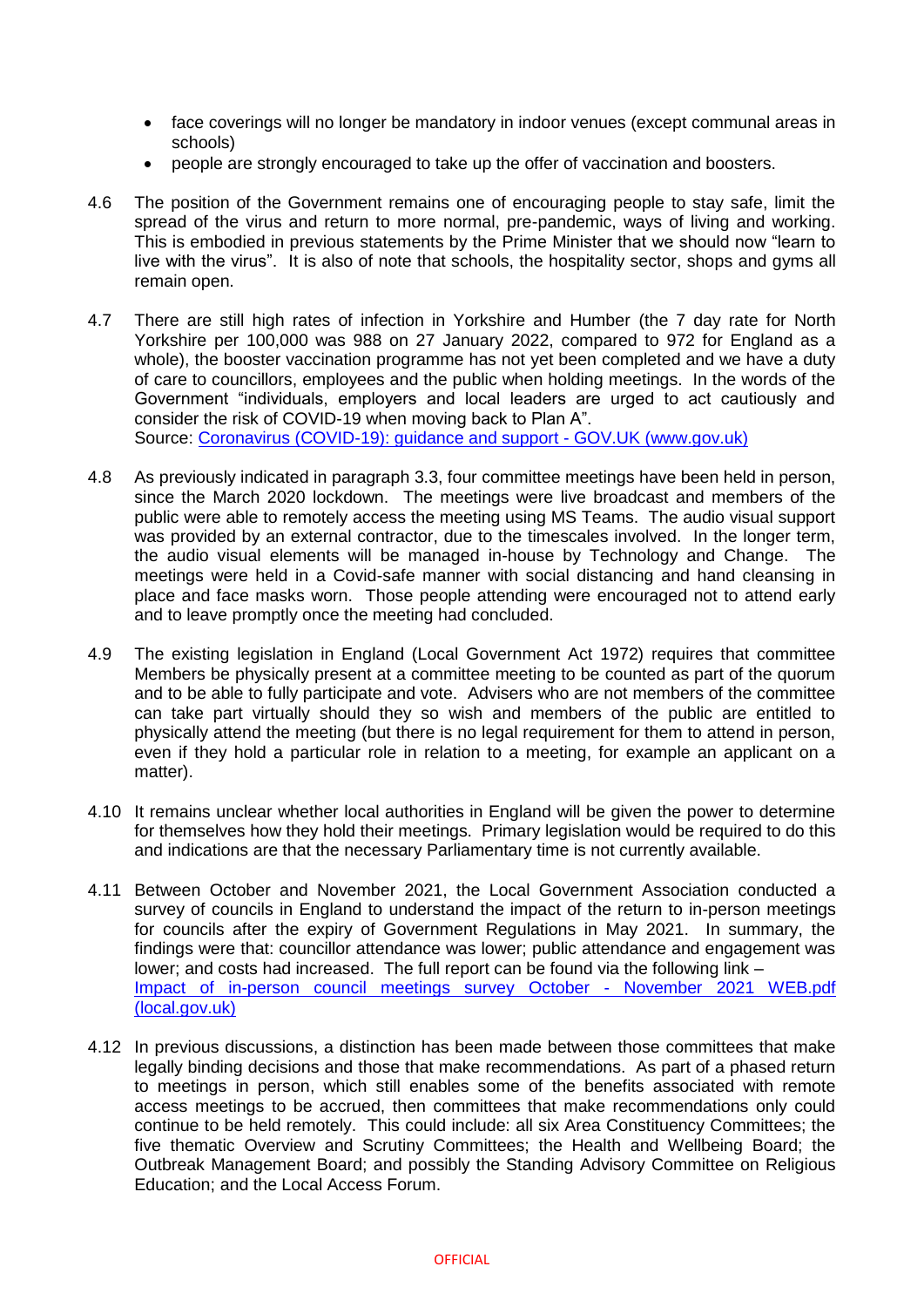## **5.0 INFORMAL MEETING OF THE EXECUTIVE MEMBERS ON 25 JANUARY 2022**

- 5.1 At the informal meeting of the Executive on 25 January 2022, the Council's current decisionmaking arrangements were reviewed in light of the Covid-19 pandemic. Consideration was given to the future of remote access and in person meetings for the Council's committees. A number of issues were highlighted, as summarised below:
	- It was acknowledged that the current informal approach does not enable committee members to be present in a meeting where they can cast a decision-making vote
	- Considerable savings have been made in travel time, travel costs and carbon dioxide emissions as a direct result of holding meeting remotely as opposed to in-person. The savings in travel times have increased productivity and enabled both councillors and officers to do more
	- Attendance by councillors and engagement by members of the public and the local press has increased since May 2020, as a direct result of the move from in-person to remote meetings
	- The use of remote, live broadcast meetings is now the norm and represents a modern and inclusive way of working. To go back to holding all meetings in person at this point in time would be a retrograde step
	- The Leader has consulted with the Conservative Group, Group Leaders and unaffiliated independents. In doing so, it has become apparent that there is a desire for some or all of the Council's formal meetings to continue to be held remotely
	- There is an aspiration to get back to holding some meetings in person as quickly as possible but Covid-19 is still present across the county and it is right to be cautious
	- There is a strong wish for the meetings of the Executive to go back to in person, as soon as is practicable
	- Committee Chairs should be enabled to consult with the Leader and the CEO on a case-by-case basis to determine whether a meeting is held in person or continues to be held remotely. The views of the committee Chairs should be given considerable weight.
- 5.2 The Executive concluded that, considering the benefits of remote working, the ongoing concerns about Covid-19 infection rates, the move from 'Plan B' to 'Plan A', and the note of caution that had been sounded by the Government, remote access live broadcast committee meetings are continued for all of the Council's committees. Where a committee Chair feels that there would be some benefit associated with holding one more of the meetings of that committee in person, then they can raise the matter with the Leader and the CEO for consideration.
- 5.3 After taking into account the report, the views of the Executive Members and all relevant information, the Chief Executive Officer agreed, at the informal meeting on 25 January 2022, to recommend the proposals set out in section 12.0 of this report to County Council for consideration at their meeting on 16 February 2022.

### **6.0 CONCLUSION**

6.1 In the absence of Regulations enabling local authorities to determine for themselves how they hold their committee meetings, consideration needs to be given to the approach in holding some or all of the Council's committee meetings in person. Committee meetings could be held in a Covid-safe way and accommodated in the Council Chamber at County Hall, the exceptions being County Council, Scrutiny of Health Committee and meetings of the Planning and Regulatory Functions Committee and Sub-Committee where there is significant public interest in attending. The meetings in person could be live broadcast and recorded.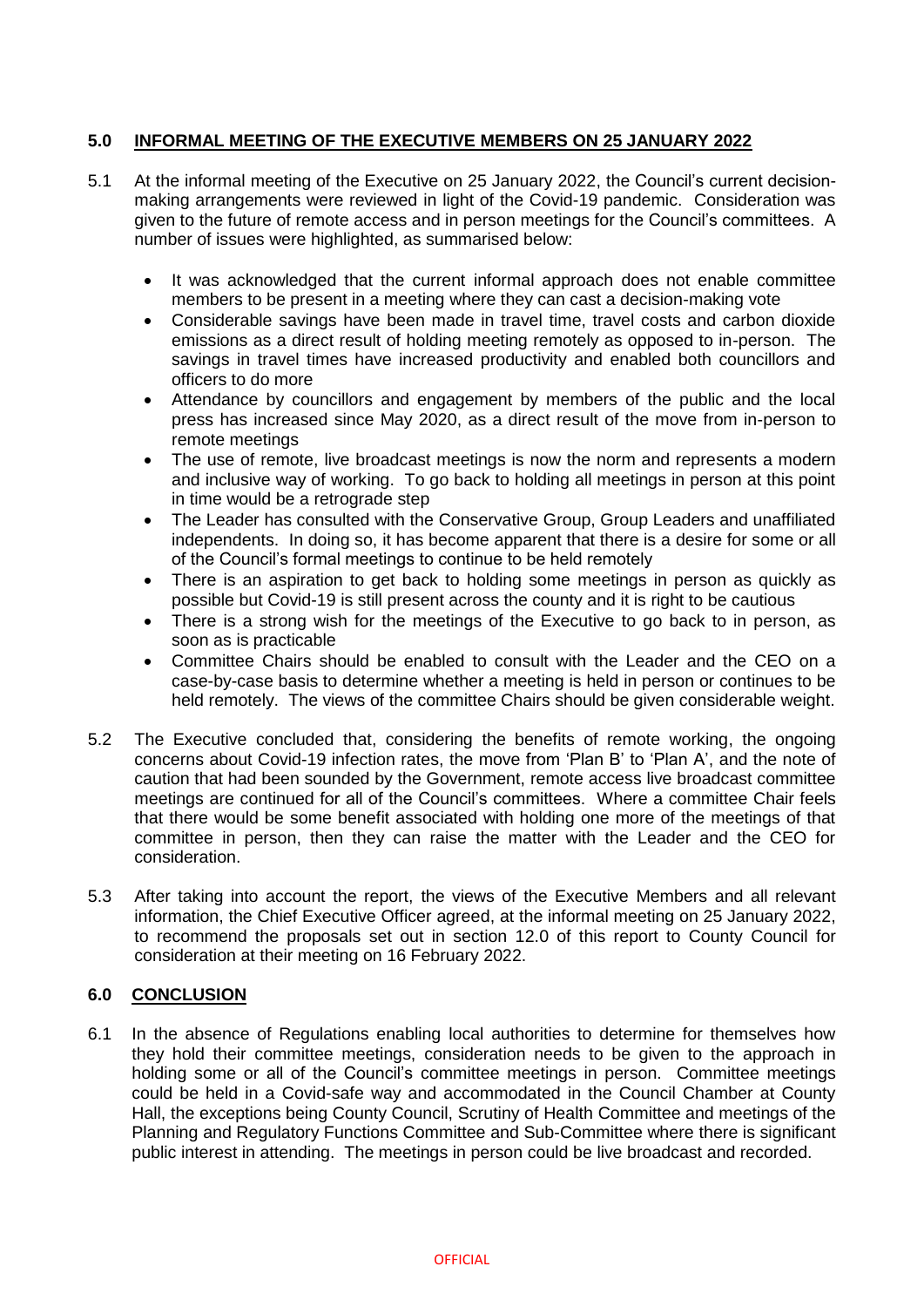- 6.2 The Council's remote access, live broadcast meetings commenced on 19 May 2020 with a meeting of the Executive. This was done in response to the pandemic and the government lockdown. The legal basis for this was the Local Authorities and Police and Crime Panels (Coronavirus) (Flexibility of Local Authority and Police and Crime Panel Meetings) (England and Wales) Regulations 2020. These Regulations expired on 6 May 2021. Since that time, the meetings have continued with any formal decisions required being taken by the Chief Executive Officer under his emergency decision making powers and after consultation with Officers and Members as appropriate and after taking into account any views of the relevant Committee Members. The basis for the use of the CEO emergency powers is the ongoing Covid-19 pandemic and the need to keep councillors, officers and member of the public safe.
- 6.3 County Council Members are asked to consider how the Council continues to hold its committee meetings.

### **7.0 FINANCIAL IMPLICATIONS**

7.1 The financial implications are set out in the body of this report.

## **8.0 LEGAL IMPLICATIONS**

8.1 The legal implications are set out in the body of this report. It is noted that the Regulations which allowed virtual committee meetings to make decisions are no longer in force.

### **9.0 EQUALITIES IMPLICATIONS**

9.1 The equality implications are set out in the body of the report. The live broadcast and recording of council meetings makes them more accessible to the public. An initial equality impact assessment screening form has been completed.

### **10.0 CLIMATE CHANGE IMPLICATIONS**

10.1 There are no significant climate change implications arising from this report. However, allowing virtual meetings to continue will reduce carbon emissions by reducing the requirement to travel to meetings.

### **11.0 REASONS FOR RECOMMENDATIONS**

11.1 With the an ongoing pandemic, the roll out of the national vaccination and booster programmes, the move from 'Plan B' to 'Plan A', no clear indication if or when regulations will be put in place to enable lawful remote access committee meetings to be held by local authorities in England and the recommendations of County Council Members on 17 November 2021 and the Executive Members on 25 January 2022, it is necessary to review the options for holding formal, public committee meetings going forwards.

### **12.0 RECOMMENDATIONS**

That:

12.1 The remote access, live broadcast informal meetings of the Council's committees continue with any formal decisions required being taken by the Chief Executive Officer under his emergency decision making powers and after consultation with Officers and Members as appropriate and after taking into account any views of the relevant Committee Members